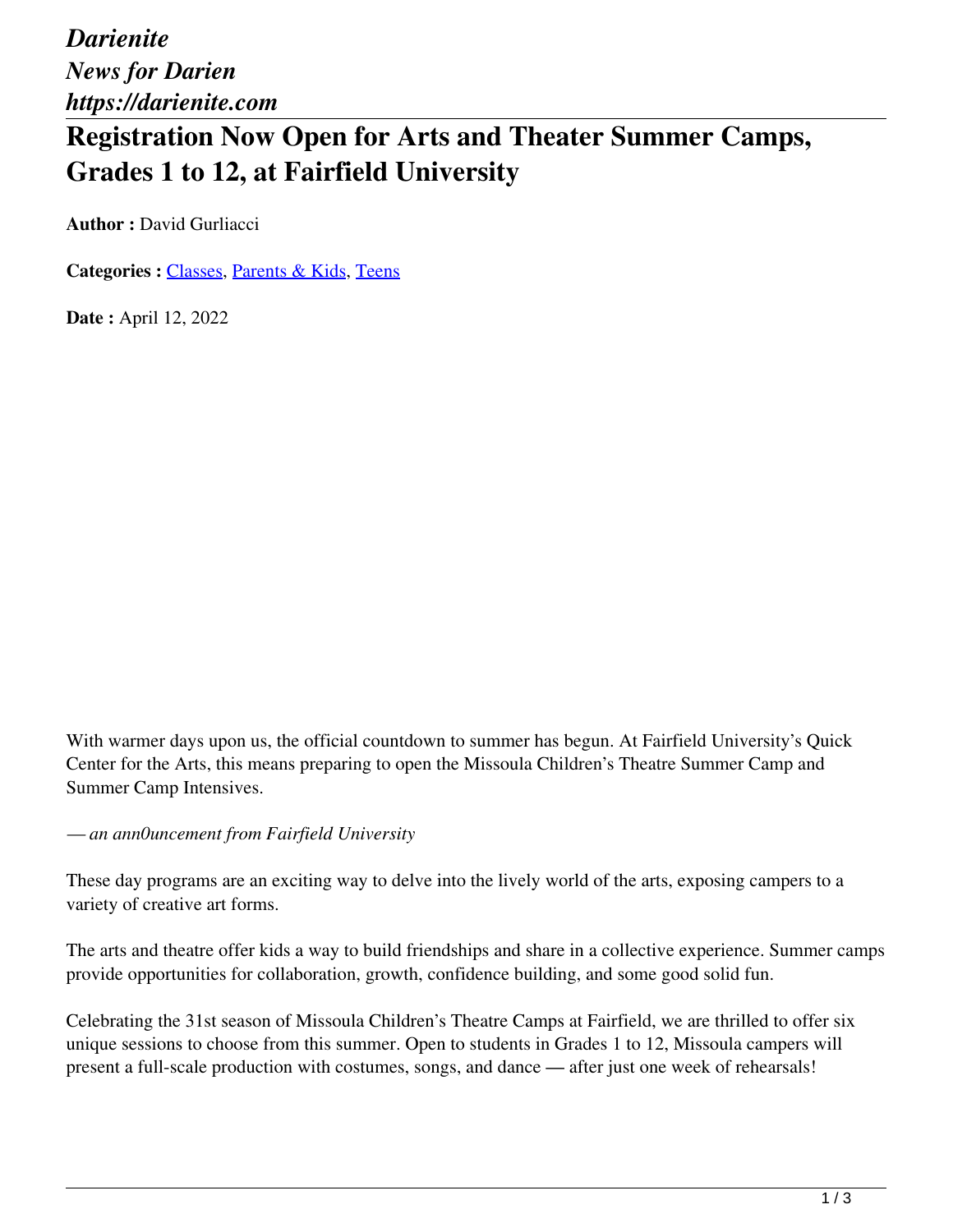### *Darienite News for Darien https://darienite.com*

We are also offering a brand-new Summer Intensive: "Introduction to Circus Skills." With a bit of everything for everybody, this physical theater class is based on international circus skills and one rule: if you believe you can do it, you will!

#### **Tuition and Registration**

Registration is now open for the Missoula Children's Theatre Summer Camp and Summer Camp Intensives!

\$325 for the first child

\$300 for any additional children in the same family.

Full tuition is due at time of registration.

Tuition includes:

- Full week of classes and workshops
- Quick Center t-shirt

Checks, MasterCard, Visa, and American Express are accepted forms of payment.

For more information, please visit **Fairfield. Edu/Missoula** or contact the Box Office at 203-254-4010, or send an email to quickboxoffice@fairfield.edu.

#### *Missoula Children's Theatre:*

Session A: The Frog Prince – July 11-15

Session B: Rumpelstiltskin – July 18-22

Session C: The Little Mermaid – July 25-29

Session D: The Jungle Book – August 1-5

Session E: Red Riding Hood – August 8-12

Session F: Hansel and Gretel – August 15-19

#### *Summer Camp Intensives:*

"Singing for the Stage" – July 18-21 and July 25-28